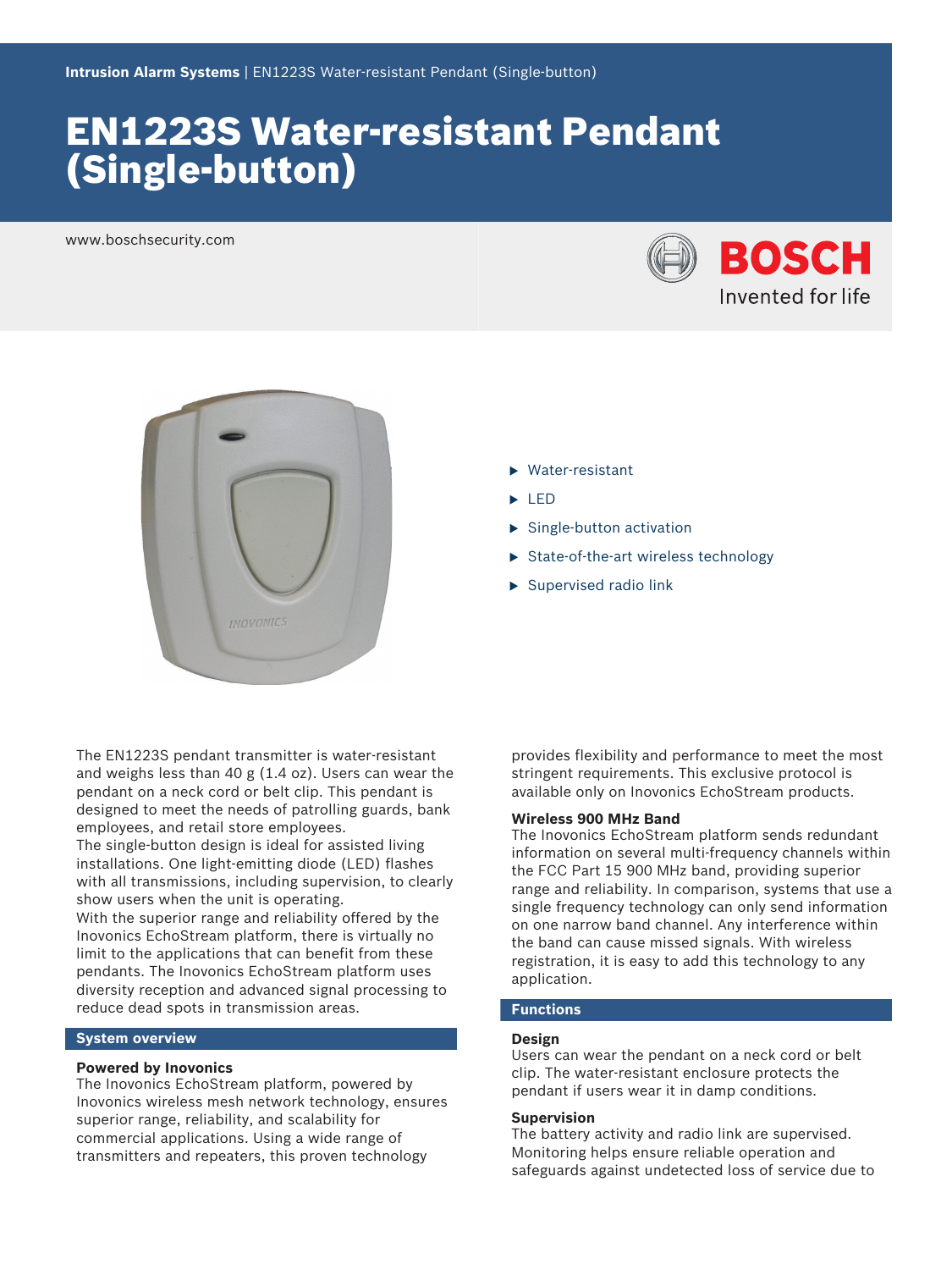end user damage such as dropping the pendant repeatedly, exposing it to extreme temperature, getting the pendant wet, or other similar events.

# **Certifications and approvals**

Inovonics Wireless Corporation holds the following approvals:

US FCC Conforms to FCC Part 15 regulations

# **Installation/configuration notes**

# **Compatibility Information**

The EN1223S Water‑resistant Pendant Transmitter is compatible with the following products:

#### **Receivers**

| EN4016SK | <b>Survey Receiver</b> |
|----------|------------------------|
| EN4200   | Serial Receiver        |
| FN4204R  | <b>LED Receiver</b>    |

#### **Repeater**

EN5040-T High-power Repeater

**Parts included**

| Quantity | Component               |
|----------|-------------------------|
| 1        | Transmitter             |
| 1        | Neck cord               |
| 1        | Belt clip               |
|          | 3.0 V coin cell battery |

### **Technical specifications**

# **Electrical**

| Power:                  | 3.0 V, 0.5 Ah                                                                                                                         |
|-------------------------|---------------------------------------------------------------------------------------------------------------------------------------|
| Battery Replacement:    | Panasonic CR2450, Renata CR2450,<br>Sanyo CR2450, or approved equivalent.<br>Not all brands are equivalent. Use a<br>specified brand. |
| Battery Life (Average): | 1 to 2 years. Typical battery life shown is<br>for supervised operation.                                                              |

# **Environmental**

| <b>Relative Humidity:</b> | Up to 90%, non-condensing      |
|---------------------------|--------------------------------|
| Temperature (operating):  | 0°C to +60°C (+32°F to +140°F) |

#### **Mechanical**

| Dimensions: | 5.6 cm x 4.8 cm x 1.8 cm<br>$(2.2 \text{ in. x } 1.9 \text{ in. x } 0.72 \text{ in.})$ |
|-------------|----------------------------------------------------------------------------------------|
| Weight:     | 40 g (1.4 oz)                                                                          |

### **Transmission Characteristics**

Frequency: 902 MHz to 928 MHz

# **Trademarks**

Trademark names are used throughout this document. In most cases, these designations are claimed as trademarks or registered trademarks in one or more countries by their respective owners. Rather than placing a trademark symbol in every occurrence of a trademark name, Bosch Security Systems, Inc. uses the names only in an editorial fashion and to the benefit of the trademark owner with no intention of infringing the trademark.

Inovonics is a trademark of Inovonics Wireless Corporation.

Panasonic is a registered trademark of Matsushita Electric Industrial Co., Ltd.

Renata refers to Renata Batteries, a company of the Swatch Group.

SANYO is a registered trademark of SANYO North America Corporation.

### **Ordering information**

#### **EN1223S Water‑resistant Pendant (Single‑button)**

Off-white, single-button, water-resistant, light-weight pendant. Includes one neck cord, battery, and belt clip.

Order number **EN1223S**